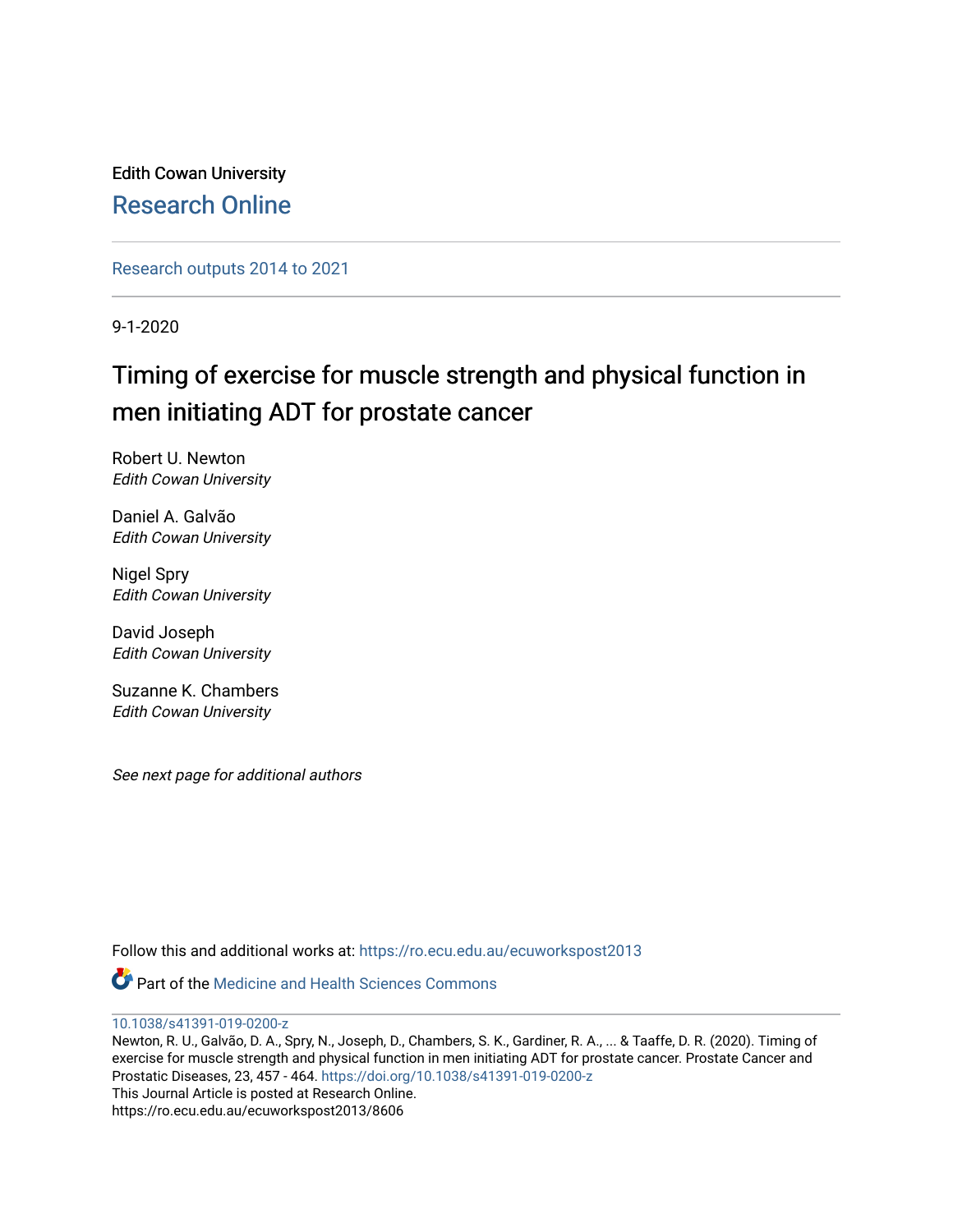# Authors

Robert U. Newton, Daniel A. Galvão, Nigel Spry, David Joseph, Suzanne K. Chambers, Robert A. Gardiner, Dickon Hayne, and Dennis R. Taaffe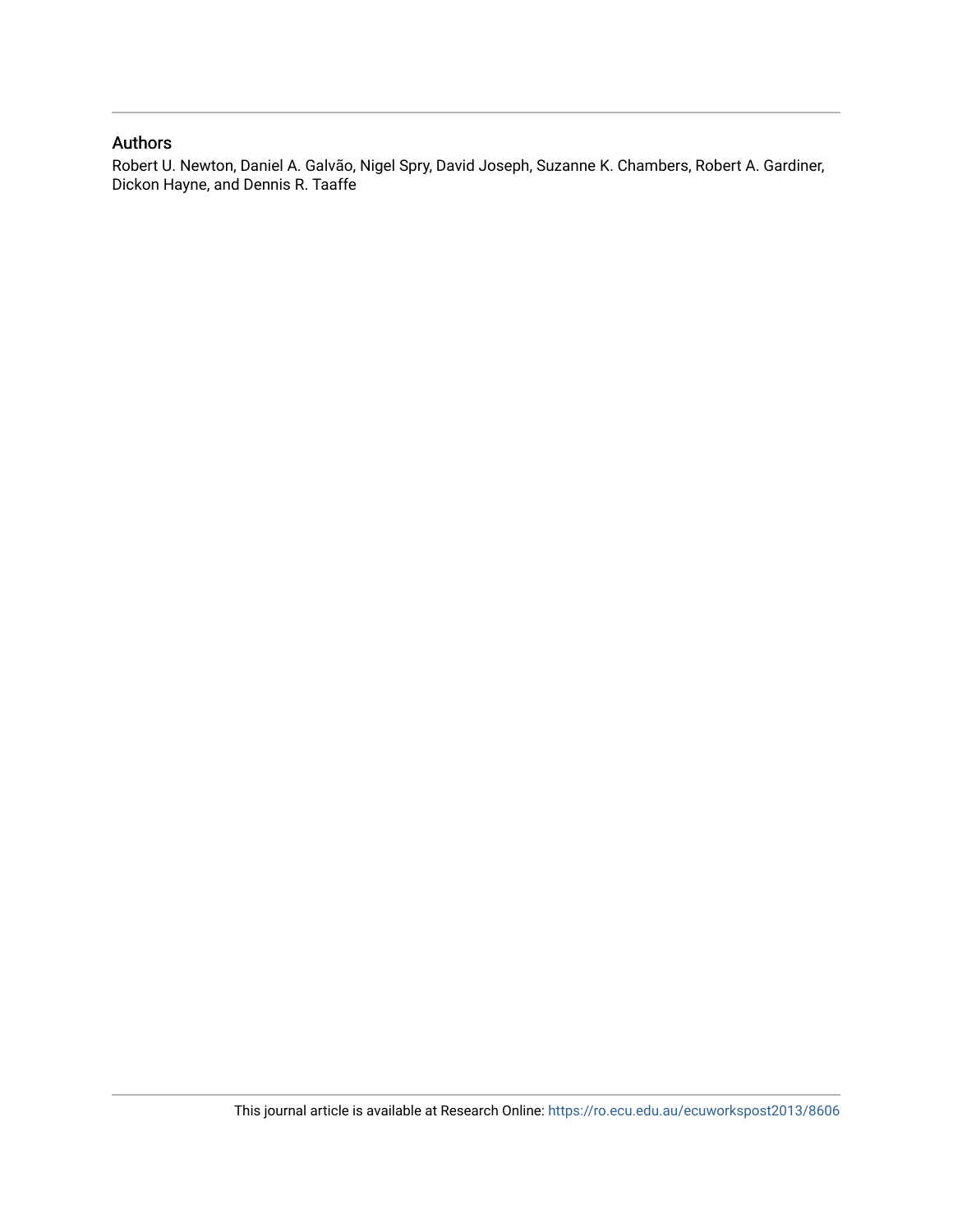## ARTICLE

Clinical Research



# Timing of exercise for muscle strength and physical function in men initiating ADT for prostate cancer

Robert U. Newto[n](http://orcid.org/0000-0003-0302-6129) D<sup>[1](http://orcid.org/0000-0003-0302-6129),2,3</sup> • Daniel A. Galvão<sup>1,2</sup> • Nigel Spry<sup>1,4,5</sup> • David Joseph<sup>1,5,6</sup> • Suzanne K. Chambers<sup>1,7</sup> • Robert A. Gardiner<sup>1,8,9</sup> · Dickon Hayne<sup>10,11</sup> · Dennis R. Taaffe<sup>1,2,3</sup>

Received: 20 February 2019 / Revised: 12 December 2019 / Accepted: 17 December 2019 / Published online: 4 February 2020 © The Author(s) 2020. This article is published with open access

# Abstract

Background Androgen deprivation therapy (ADT) in men with prostate cancer (PCa) results in adverse effects, including reduced muscle strength and physical function, potentially compromising daily functioning. We examined whether it was more efficacious to commence exercise at the onset of ADT rather than later in treatment to counter declines in strength and physical function.

Methods One-hundred-and-four men with PCa  $(68.3 \pm 7.0 \text{ years})$  initiating ADT were randomised to immediate exercise (IMX,  $n = 54$ ) or delayed exercise (DEL,  $n = 50$ ) for 12 months. IMX comprised 6 months of supervised resistance/aerobic/ impact exercise initiated at the onset of ADT with a 6-month follow-up. DEL comprised 6 months of usual care followed by 6 months of resistance/aerobic/impact exercise. Upper and lower body muscle strength and physical function were assessed at baseline, 6 and 12 months.

**Results** There was a significant difference for all strength measures at 6 months favouring IMX ( $P < 0.001$ ), with net differences in leg press, seated row and chest press strength of 19.9 kg (95% CI, 12.3–27.5 kg), 5.6 kg (3.8–7.4 kg) and 4.3 kg (2.7–5.8 kg), respectively. From 7 to 12 months, DEL increased in all strength measures ( $P < 0.001$ ), with no differences between groups at 12 months. Similarly, physical function improved  $(P < 0.001)$  in IMX compared with DEL at 6 months for the 6-m fast walk (−0.2, 95% CI −0.3 to −0.1 s), 400-m walk (−9.7, −14.8 to −4.6 s), stair climb (−0.4, −0.6 to  $-0.2$  s) and chair rise  $(-1.0, -1.4$  to  $-0.7$  s), with no differences between groups by 12 months, except for the 6-m fast walk  $(P < 0.001)$ .

Conclusion Exercise either at the onset or after 6 months of ADT preserves/enhances muscle strength and physical function. However, to avoid initial treatment-related adverse effects on strength and function, exercise therapy should be implemented with initiation of ADT.

 $\boxtimes$  Robert U. Newton [r.newton@ecu.edu.au](mailto:r.newton@ecu.edu.au)

- Exercise Medicine Research Institute, Edith Cowan University, Joondalup, WA, Australia
- <sup>2</sup> School of Medical and Health Sciences, Edith Cowan University, Joondalup, WA, Australia
- <sup>3</sup> School of Human Movement and Nutrition Sciences, University of Queensland, Brisbane, QLD, Australia
- <sup>4</sup> Genesis CancerCare, Joondalup, WA, Australia
- <sup>5</sup> Faculty of Medicine, University of Western Australia, Nedlands, WA, Australia
- <sup>6</sup> Department of Radiation Oncology, Sir Charles Gairdner Hospital, Nedlands, WA, Australia
- Faculty of Health, University Technology Sydney, Sydney, Australia
- <sup>8</sup> Department of Urology, Royal Brisbane and Women's Hospital, Brisbane, QLD, Australia
- Centre for Clinical Research, University of Queensland, Brisbane, QLD, Australia
- <sup>10</sup> UWA Medical School, University of Western Australia, Crawley, WA, Australia
- <sup>11</sup> Fiona Stanley Hospital, Murdoch, WA, Australia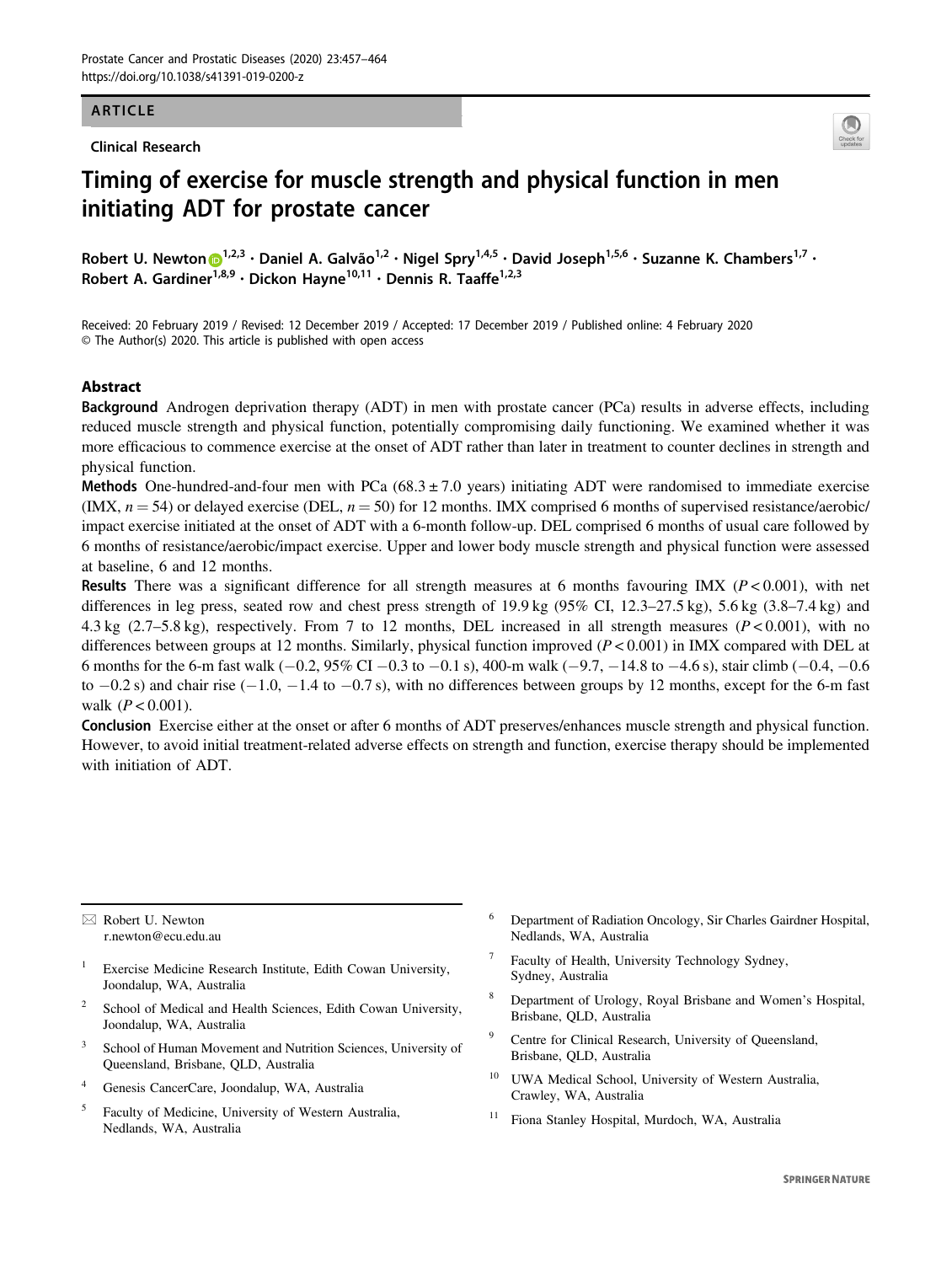# Introduction

Up to half of prostate cancer (PCa) patients at some stage following diagnosis will undergo androgen deprivation therapy (ADT) [[1](#page-8-0), [2\]](#page-8-0). Although beneficial as a neoadjuvant and adjuvant treatment delaying disease progression in patients with localised and advanced disease, reducing testosterone to castrate levels negatively impacts the patient's well-being, co-morbidity risk and quality of life [[3,](#page-8-0) [4](#page-8-0)]. These treatment toxicities are well established, impacting multiple body systems [[5\]](#page-8-0), and may be especially detrimental in older patients with compromised physical capacity and numerous comorbidities.

One adverse effect resulting from severe hypogonadism is a loss of muscle mass  $[6, 7]$  $[6, 7]$  $[6, 7]$ , which is accompanied by a decline in muscle strength and physical function [\[8](#page-8-0)–[12](#page-8-0)]. However, we and others have demonstrated that deficits in muscle strength  $[13-15]$  $[13-15]$  $[13-15]$  $[13-15]$  and physical function  $[14, 15]$  $[14, 15]$  as a result of ADT in men with PCa can be reversed following a period of resistance training or combined resistance and aerobic training. In these trials, men were on established ADT regimens with exercise initiated with rehabilitative intent to counter treatment-related toxicities. Nevertheless, a more opportune time to intervene may be when ADT is initiated in order to prevent these treatment-related adverse effects from occurring in the first place. As a result, we previously undertook a short-term 3-month exercise trial in men commencing hormone suppression, and were able to prevent declines in muscle strength and function [[16\]](#page-9-0). In the trial [[16\]](#page-9-0), men were randomised to supervised twiceweekly moderate-to-high-intensity aerobic and resistance training, which was undertaken in an exercise clinic or to usual care. There were significant net differences between groups at 3 months for upper and lower body muscle strength, as well as for repeated chair rise test and 400-m walk, with improved strength and performance in the exercise, and poorer strength and performance in the usual care group.

In this report, we extend the findings from our previous work [\[14](#page-9-0)–[16](#page-9-0)], and address whether it is more efficacious to prevent ADT-related declines in strength and function from the outset rather than undertaking exercise to rehabilitate the patient following their development. In this 12-month randomised trial, men either concurrently initiated exercise and ADT for 6 months (with no supervised exercise in the following 6 months) or delayed undertaking exercise until after 6 months of ADT treatment. We hypothesised that exercise concurrently initiated with ADT would prevent deficits in muscle strength and physical function from occurring; however, by 12 months there would be no difference compared with the delay group where exercise was commenced with rehabilitative intent. No difference

between groups at 12 months was based on anticipated improvements in the delay group, with partial reversal of gains exhibited in the group that undertook immediate exercise (IMX) [[17\]](#page-9-0).

# Materials and methods

## **Patients**

Two-hundred-and-nineteen PCa patients were referred by their treating radiation oncologist/urologist and screened for participation from August 2013 to April 2015 in Perth, Western Australia, as previously reported [\[18](#page-9-0)]. Inclusion criteria included commencing ADT and intending to remain on it for at least the next 6 months, no structured aerobic or resistance exercise in the past 3 months and able to walk 400 m. Exclusion criteria included prior ADT, established metastatic disease, established osteoporosis, medications known to affect bone metabolism, acute illness or any musculoskeletal, cardiovascular or neurological disorder that could inhibit or put them at risk from exercising as determined by their physician. Following screening, 115 patients were excluded mainly due to already-commenced ADT ( $n = 29$ ), too far to travel ( $n = 19$ ), declined to participate ( $n = 17$ ), health issues ( $n = 13$ ), no time for training  $(n = 12)$ , going on holidays  $(n = 8)$  and unwilling to be randomised  $(n = 6)$ . All the remaining participants obtained medical clearance from their physician. The study was approved by the Edith Cowan University Human Research Ethics Committee, and all participants provided written informed consent.

## Study design

One-hundred-and-four men were randomly assigned by computer-generated number sequence to IMX or delayed exercise (DEL), stratified according to age  $(\leq 70 \text{ and } > 70$ years) and smoking status (yes/no) [[18,](#page-9-0) [19\]](#page-9-0). Investigators and research assistants performing the assessments were blinded to group allocation. The primary endpoint was bone mineral density, which we have recently reported [\[18](#page-9-0)], with secondary endpoints including muscle strength and physical function. IMX undertook a programme that combined  $resistance + impact loading + aerobic exercise for the initial$ 6 months, with no formal intervention in the second 6 month period. DEL underwent 6 months of usual care followed by the identical exercise programme in the second 6 month period. Participants received daily supplementation with calcium  $(1000 \text{ mg/d})$  and vitamin  $D_3$   $(800 \text{ IU/d})$ throughout the study period. Measurements were performed at baseline, 6 and 12 months.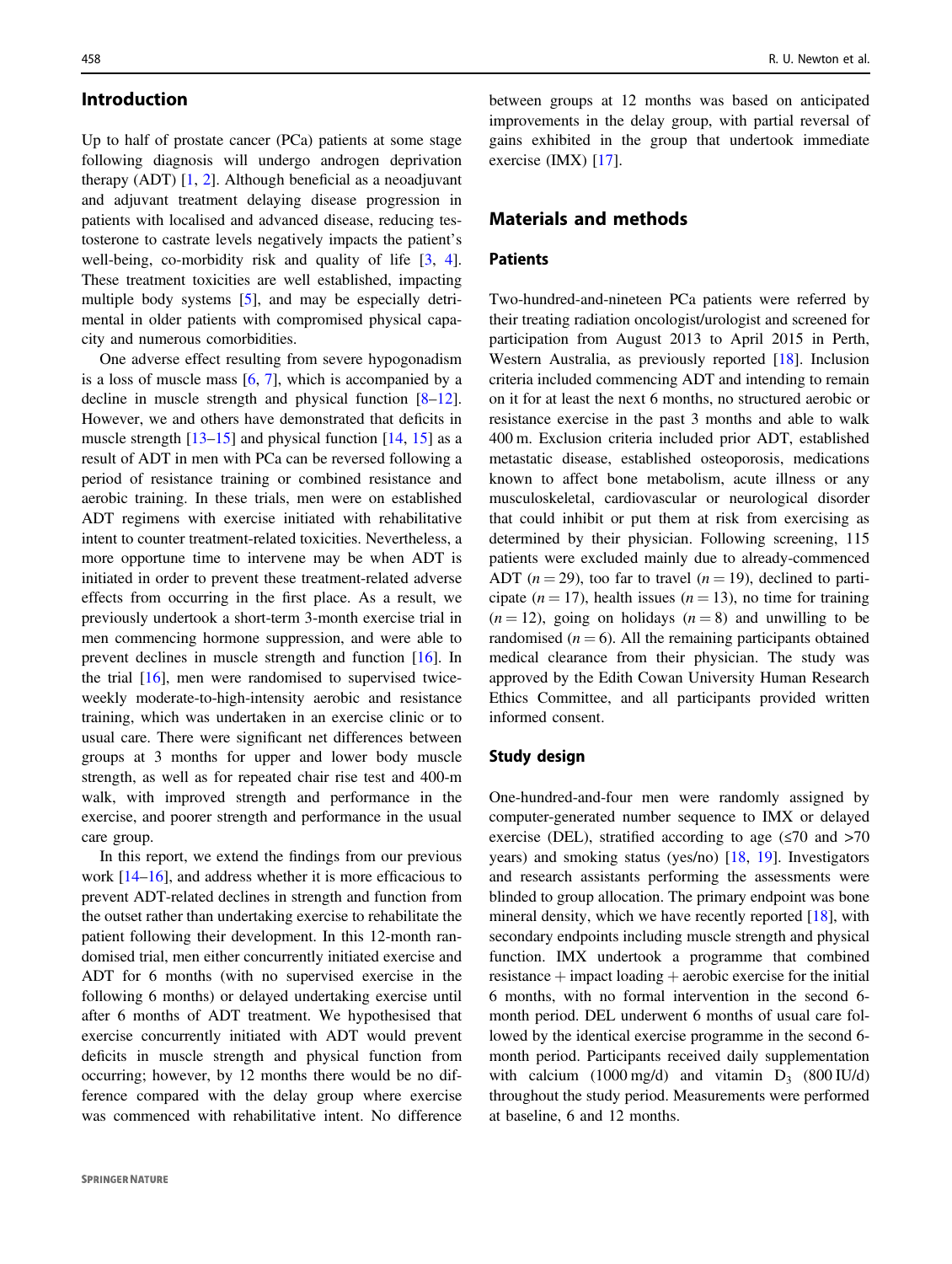#### Exercise programme

The exercise programme has been previously described in detail [[18](#page-9-0), [19\]](#page-9-0). In brief, the multicomponent exercise programme was undertaken thrice weekly in several exercise clinics, and designed to primarily target the musculoskeletal system consisting of resistance exercise and impact-loading activities, as well as aerobic-based activity for cardio-metabolic health. It was structured such that aerobic and resistance exercise was alternated weekly so that two resistance/impact loading and one aerobic/ impact-loading session was performed for 1 week with the reverse performed the following week. Resistance training consisted of upper and lower body exercises that targeted the major muscle groups, and included leg press, leg extension, leg curl, chest press, seated row, lat pulldown and biceps curl, at an intensity of 6–12 RM (the maximal weight lifted 6–12 times) for 2–4 sets per exercise. Impact loading consisted of a series of bounding, hopping, skipping, leaping and drop-jumping activities, with the volume and intensity progressively increased over the 6 month training period. The aerobic-based component consisted of walking/jogging on a treadmill, and cycling or rowing on a stationary ergometer at an intensity of 60–85% estimated maximum heart rate for 25–40 min, with heart rate monitored by using chest straps and heart rate watches (Polar Electra Oy, Finland). Sessions were ~60 min in duration, undertaken in small groups and supervised by an exercise physiologist. Each session commenced with a warm-up comprising aerobic activities and concluded with stretching activities. To further load the skeleton, participants were encouraged to undertake twice-weekly home-based training consisting of a modified version of the impact-loading programme, and aerobic activities such as walking or cycling.

# Muscle strength and physical function

Dynamic concentric muscle strength for the chest press, leg press and seated row exercises was assessed using the one-repetition maximum method [[20](#page-9-0)]. Physical function was determined by a battery of performance tests [\[14,](#page-9-0) [15](#page-9-0), [21](#page-9-0)], and included the usual and fast 6-m walk (as measures of gait speed), 6-m backwards tandem walk (dynamic balance), 400-m walk (cardiorespiratory fitness and walking endurance), stair climb (lower body power) and repeated chair rise test (lower body function). Tests were performed in triplicate, except for the 400-m walk that was performed once, with the fastest time used in the analyses. Participants completed a familiarisation session to become accustomed to each of the test protocols prior to the first testing session.

# Other measures

Height and weight were assessed using a stadiometer and electronic scales, respectively, with body mass index (BMI,  $kg/m<sup>2</sup>$ ) calculated. Body fat percentage was determined by dual-energy X-ray absorptiometry (Hologic Discovery A, Waltham, MA, USA). Physical activity was assessed by the Leisure Score Index of the Godin Leisure-Time Exercise Questionnaire [\[22](#page-9-0)]. Testosterone and prostate-specific antigen (PSA) were measured commercially by an accredited Australian National Association of Testing Authorities laboratory (Pathwest Diagnostics, Perth, WA).

#### Statistical analyses

Data were analysed using IBM SPSS Version 24 (IBM Corp., Armonk, NY, USA). Normality of the distribution was assessed using the Kolmogorov–Smirnov test. Between-group differences in baseline characteristics were assessed using independent  $t$  tests or the Mann–Whitney U test, as appropriate, for continuous data, and  $\chi^2$  for categorical data. Changes in muscle strength and physical function were assessed using analysis of covariance (baseline value as a covariate), with change from 0 to 6 months, 7 to 12 months and 0 to 12 months assessed. Data that were not normally distributed were log transformed (ln) for analysis. Intention-to-treat was utilised for analyses using maximum likelihood imputation of missing values (expectation maximisation). Baseline to 12-month comparisons for strength and function within groups were assessed using either paired t tests or the Wilcoxon signed-rank test. Freidman's ANOVA with Bonferroni-adjusted Wilcoxon signed-rank test as the follow-up test was used for other measures with three time points. Tests were two-tailed, and to adjust for multiple comparisons, statistical significance was set at an  $\alpha$  level of 0.01. Values are reported as the mean  $\pm$  SD or median and interquartile range (IQR).

# Results

There was no difference in any demographic or clinical characteristics between groups at baseline (Table [1](#page-5-0)). Men were aged 48–84 years and  $6.0 \pm 2.0$  days since the first treatment injection (Lucrin or Zoladex). Six men in IMX discontinued the intervention and 13 men in DEL withdrew during the initial 6 months with an additional participant from IMX lost to follow-up and 5 from DEL withdrawing by 12 months [\[18](#page-9-0)]. The main reasons for discontinuing exercise were unrelated injury ( $n = 2$ ), health issues ( $n = 2$ ) and no longer interested  $(n=2)$ , and for those lost to follow-up were health issues  $(n = 6)$ , wanted to begin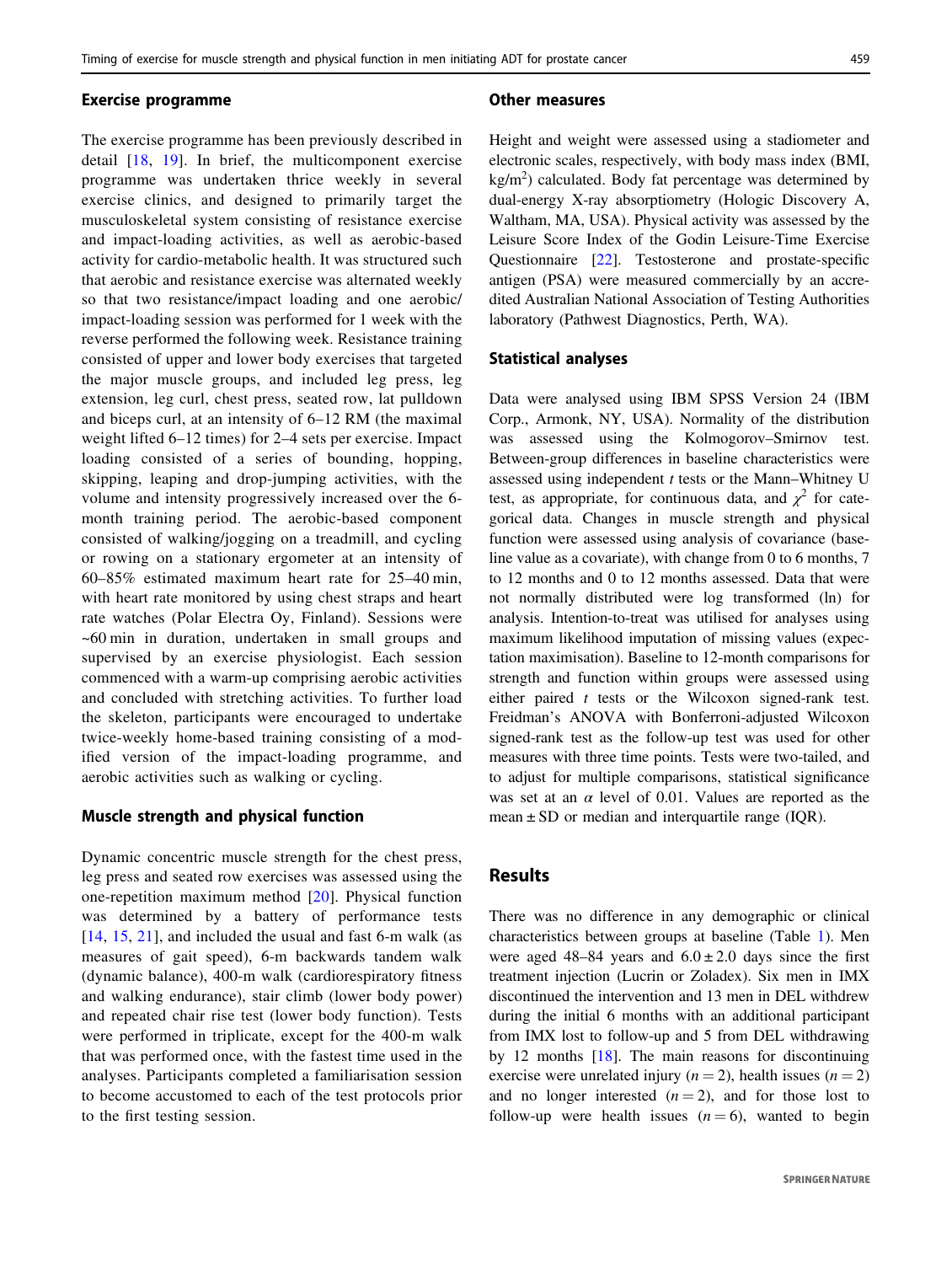<span id="page-5-0"></span>Table 1 Participant characteristics.

|                                      | $IMX (n = 54)$       | DEL $(n=50)$         | $P$ value |
|--------------------------------------|----------------------|----------------------|-----------|
| Age, year                            | $69.0 \pm 6.3$       | $67.5 \pm 7.7$       | 0.266     |
| Height, cm                           | $173.4 \pm 7.1$      | $172.7 \pm 6.2$      | 0.602     |
| Weight, kg                           | $82.9 \pm 16.4$      | $84.6 \pm 12.9$      | 0.551     |
| BMI, $\text{kg/m}^2$                 | $27.5 \pm 4.4$       | $28.3 \pm 3.9$       | 0.282     |
| Body fat $(\%)$                      | $29.0 \pm 5.1$       | $30.4 \pm 5.2$       | 0.159     |
| Married, N (%)                       | 42 (77.8)            | 41 (82.0)            | 0.914     |
| Currently employed, $N(\%)$          | 13(24.1)             | 17(34.0)             | 0.264     |
| Tertiary education, $N(\%)$          | 13(24.1)             | 11(22.0)             | 0.802     |
| Current smoker, $N(\%)$              | 5(9.3)               | 3(6.0)               | 0.533     |
| Number of medications                | $3.0(2.0-5.0)$       | $3.0(2.0-5.3)$       | 0.715     |
| Godin LSI, median (IQR)              | 10.0<br>$(0.0-24.5)$ | 10.0<br>$(0.0-27.0)$ | 0.872     |
| Gleason score                        | $7.6 \pm 1.0$        | $7.6 \pm 0.8$        | 0.829     |
| PSA, ng/mL median (IQR)              | $3.4(0.7-6.4)$       | $3.9(0.2 - 10.0)$    | 0.599     |
| Testosterone, nmol/L<br>median (IQR) | $8.0(2.0-16.0)$      | $4.6(1.9-15.8)$      | 0.413     |
| Time since ADT<br>injection (days)   | $6.4 \pm 2.1$        | $5.7 \pm 1.9$        | 0.110     |
| Prostatectomy, $N$ (%)               | 15(27.7)             | 17(34.0)             | 0.532     |
| Radiation, $N$ (%)                   | 4(7.4)               | 3(6.0)               | 0.775     |
| Number of comorbidities <sup>a</sup> | $1.0(1.0-2.0)$       | $1.5(1.0-2.0)$       | 0.646     |

exercise  $(n=3)$  and no longer interested  $(n=2)$ . As previously reported [\[18](#page-9-0)], treatment alterations occurred such that during the initial 6 months, 10 men in IMX and 5 in DEL ceased ADT, and 40 men in IMX and 30 men in DEL commenced radiotherapy that continued into the initial portion of the second 6-month period for 11 men in IMX and 8 in DEL. For months 7–12, an additional 19 men from IMX and 17 from DEL ceased ADT, while 1 participant in IMX recommenced ADT, with 4 additional men from IMX and 2 from DEL initiating radiotherapy. In addition, 8 men in IMX and 4 in DEL who previously had external beam radiation underwent brachytherapy during the second 6-month period. Patients in IMX attended 79% of the scheduled exercise sessions, and those in DEL attended 69% of scheduled sessions. In regard to the home-based programme, IMX completed  $29 \pm 17$  impact and  $31 \pm 16$ aerobic sessions, while DEL completed  $22 \pm 20$  impact and  $33 \pm 13$  aerobic sessions, with no difference between groups for either component (impact,  $P = 0.233$ ; aerobic,  $P =$ 0.754). More detailed explanation of retention and adherence is provided in our previous paper [\[18](#page-9-0)]. There were no major adverse events related to the training programme.

# Muscle strength

Values are the mean  $\pm$  SD unless stated otherwise.

IMX immediate exercise, DEL delayed exercise, BMI body mass index, LSI Leisure Score Index with a moderate-to-strenuous LSI ≥ 24 classed as active and ≤23 classed as insufficiently active, PSA prostate-specific antigen, ADT androgen deprivation therapy, IQR interquartile range. a Cardiovascular disease, hypertension, diabetes and dyslipidaemia.

|  |  |  |  | Table 2 Muscle strength at baseline, 6 and 12 months. |  |  |  |  |
|--|--|--|--|-------------------------------------------------------|--|--|--|--|
|--|--|--|--|-------------------------------------------------------|--|--|--|--|

There were no differences between groups at baseline for any muscle strength measure ( $P = 0.379 - 0.825$ ). Following initiation of ADT and exercise, strength improved  $(P <$ 0.001) for the chest press, leg press and seated row

|                      | <b>Baseline</b>                                        | 6 months                                        | 12 months                                       | $0-6$ months <sup>d</sup> |                                   | $7-12$ months <sup>e</sup>                                                                                                      |                                   | $0-12$ months <sup>t</sup> |       |  |
|----------------------|--------------------------------------------------------|-------------------------------------------------|-------------------------------------------------|---------------------------|-----------------------------------|---------------------------------------------------------------------------------------------------------------------------------|-----------------------------------|----------------------------|-------|--|
|                      |                                                        |                                                 | Adj. Diff.                                      |                           | $P$ value <sup>c</sup> Adj. Diff. |                                                                                                                                 | $P$ value <sup>c</sup> Adj. Diff. | P value <sup>c</sup>       |       |  |
| Chest press $(kg)^a$ |                                                        |                                                 |                                                 |                           |                                   |                                                                                                                                 |                                   |                            |       |  |
| IMX                  | $43.4 \pm 12.8$                                        |                                                 | $44.7 \pm 12.5$ $46.3 \pm 12.1$                 | 4.3(2.7, 5.8)             | $<\!\!0.001$                      | $-5.2$ (-7.1, -3.3) $\leq 0.001$ -1.5 (-3.9, 1.0)                                                                               |                                   |                            | 0.160 |  |
| DEL.                 | $46.0 \pm 16.3$                                        | $42.8 \pm 14.7$                                 | $49.8 \pm 13.9$                                 |                           |                                   |                                                                                                                                 |                                   |                            |       |  |
| Leg press $(kg)^a$   |                                                        |                                                 |                                                 |                           |                                   |                                                                                                                                 |                                   |                            |       |  |
|                      |                                                        |                                                 |                                                 |                           |                                   | IMX $119.0 \pm 49.9$ $138.8 \pm 51.6$ $142.8 \pm 55.4$ $19.9$ $(12.3, 27.5)$ $\leq 0.001$ $-18.7$ $(-25.0, -12.5)$ $\leq 0.001$ |                                   | $1.7(-8.0, 11.4)$ 0.937    |       |  |
|                      | DEL $119.6 \pm 48.4$ $119.5 \pm 48.0$ $141.7 \pm 51.4$ |                                                 |                                                 |                           |                                   |                                                                                                                                 |                                   |                            |       |  |
| Seated row $(kg)^b$  |                                                        |                                                 |                                                 |                           |                                   |                                                                                                                                 |                                   |                            |       |  |
| IMX                  |                                                        |                                                 | $73.9 \pm 16.1$ $76.4 \pm 15.2$ $77.3 \pm 15.8$ | 5.6(3.8, 7.4)             | $<\!\!0.001$                      | $-5.9$ ( $-7.7, -4.1$ )                                                                                                         | ${<}0.001$                        | $0.0$ (-2.3, 2.4)          | 0.971 |  |
| DEL                  |                                                        | $75.6 \pm 16.6$ $72.5 \pm 14.2$ $78.8 \pm 16.7$ |                                                 |                           |                                   |                                                                                                                                 |                                   |                            |       |  |

Values are the mean  $\pm$  SD.

IMX immediate exercise, DEL delayed exercise, Adj. Diff. ANCOVA adjusted mean difference and 95% CI.

<sup>a</sup>IMX  $n = 53$ , DEL  $n = 48$ .

 $^{b}$ IMX  $n = 53$ , DEL  $n = 49$ .

 $c_P$  value based on log transformed data for chest press and leg press.

<sup>d</sup>6 months adjusted for baseline value.

e 12 months adjusted for 6-month value.

f<sub>12</sub> months adjusted for baseline value.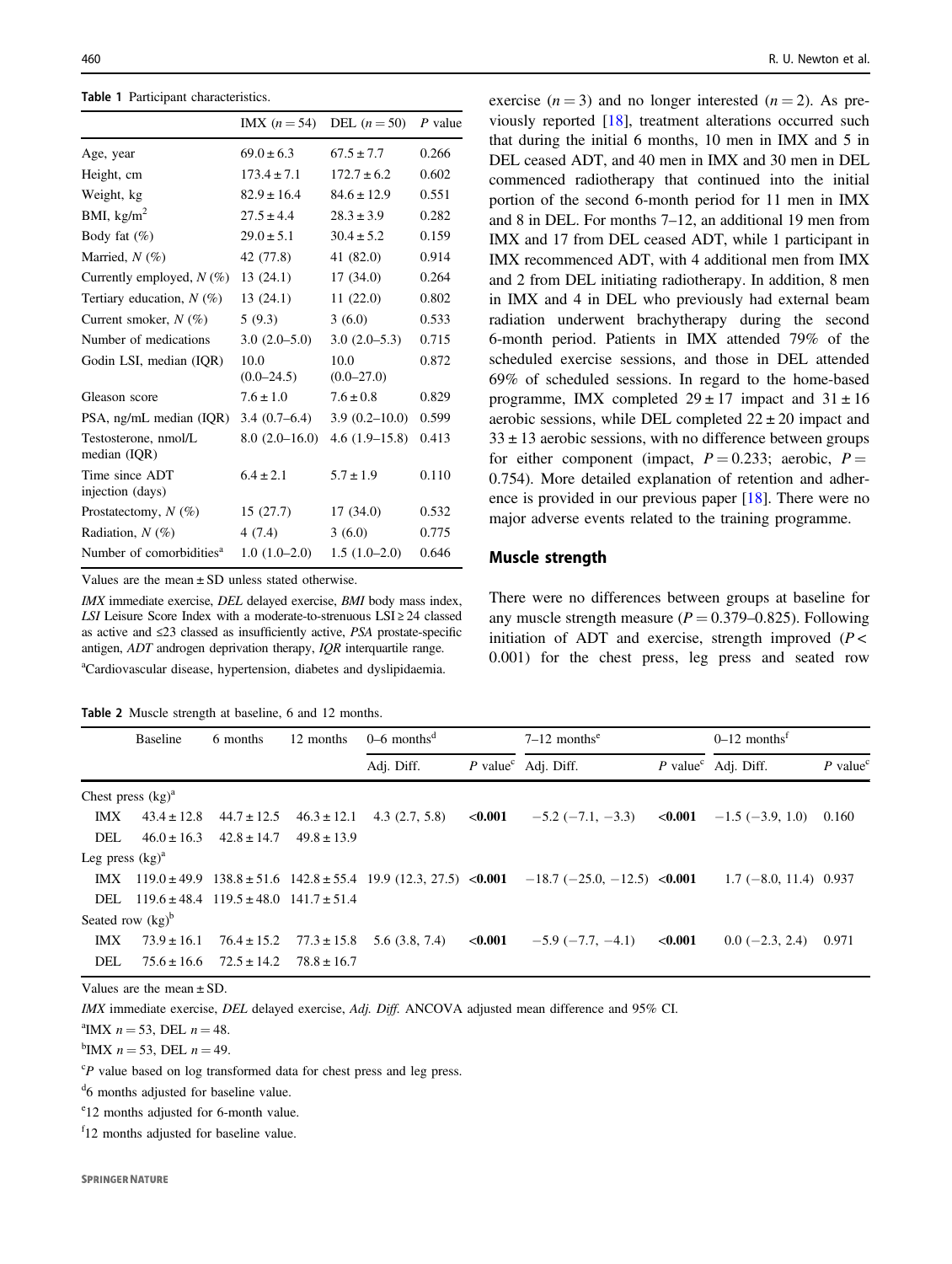Table 3 Physical function at baseline, 6 and 12 months.

|                  | <b>Baseline</b><br>6 months       |                                                    | 12 months      | $0-6$ months <sup>c</sup>          |         | $7-12$ months <sup>d</sup>        |         | $0-12$ months <sup>e</sup>        |         |
|------------------|-----------------------------------|----------------------------------------------------|----------------|------------------------------------|---------|-----------------------------------|---------|-----------------------------------|---------|
|                  |                                   |                                                    |                | Adj. Diff.                         |         | $P$ value <sup>b</sup> Adj. Diff. |         | $P$ value <sup>b</sup> Adj. Diff. | P value |
|                  | 6-m usual walk (s)                |                                                    |                |                                    |         |                                   |         |                                   |         |
| IMX              | $4.2 \pm 0.6$                     | $4.4 \pm 0.6$                                      |                | $4.3 \pm 0.6$ -0.03 (-0.2, 0.1)    | 0.409   | $-0.1$ ( $-0.2$ , 0.1) 0.348      |         | $-0.1$ ( $-0.2$ , 0.1)            | 0.121   |
| DEL              | $4.2 \pm 0.7$                     | $4.4 \pm 0.5$                                      | $4.5 \pm 0.6$  |                                    |         |                                   |         |                                   |         |
|                  | $6-m$ fast walk $(s)$             |                                                    |                |                                    |         |                                   |         |                                   |         |
| IMX              | $3.2 \pm 0.5$                     | $3.1 \pm 0.5$                                      | $3.1 \pm 0.5$  | $-0.2$ ( $-0.3$ , $-0.1$ )         | < 0.001 | $0.0$ (-0.1, 0.1) 0.789           |         | $-0.2$ ( $-0.3$ , $-0.1$ ) <0.001 |         |
| DEL              | $3.2 \pm 0.6$                     | $3.3 \pm 0.6$                                      | $3.3 \pm 0.6$  |                                    |         |                                   |         |                                   |         |
|                  | 6-m backwards tandem walk $(s)^a$ |                                                    |                |                                    |         |                                   |         |                                   |         |
| IMX              | $13.2 \pm 4.1$                    | $13.7 \pm 4.7$                                     | $12.9 \pm 3.9$ | $-0.6$ ( $-2.2$ , 1.1)             | 0.527   | $-0.4$ ( $-1.7, 0.9$ ) 0.406      |         | $-0.6$ ( $-1.9$ , 0.7)            | 0.643   |
| DEL              | $13.9 \pm 5.3$                    | $14.9 \pm 7.2$                                     | $14.1\pm6.1$   |                                    |         |                                   |         |                                   |         |
| 400-m walk $(s)$ |                                   |                                                    |                |                                    |         |                                   |         |                                   |         |
| IMX              |                                   | $246.8 \pm 36.1$ $241.9 \pm 37.8$ $245.8 \pm 40.4$ |                | $-9.7$ ( $-14.8$ , $-4.6$ ) <0.001 |         | 9.9 $(5.0, 14.8)$ <0.001          |         | $0.5$ (-5.5, 6.4)                 | 0.981   |
| DEL              |                                   | $258.7 \pm 53.8$ $263.7 \pm 56.9$ $257.7 \pm 57.5$ |                |                                    |         |                                   |         |                                   |         |
| Stair climb (s)  |                                   |                                                    |                |                                    |         |                                   |         |                                   |         |
| <b>IMX</b>       | $4.8 \pm 1.3$                     | $4.6 \pm 1.3$                                      | $4.7 \pm 1.3$  | $-0.4$ ( $-0.6, -0.2$ )            | < 0.001 | 0.4(0.2, 0.6)                     | < 0.001 | $0.0$ (-0.1, 0.2)                 | 0.712   |
| DEL              | $5.0 \pm 1.5$                     | $5.2 \pm 1.6$                                      | $4.8 \pm 1.4$  |                                    |         |                                   |         |                                   |         |
|                  | Repeated chair rise $(s)^a$       |                                                    |                |                                    |         |                                   |         |                                   |         |
| <b>IMX</b>       | $10.7 \pm 2.2$                    | $9.9 \pm 1.8$                                      | $9.8 \pm 1.7$  | $-1.0$ (-1.4, -0.7) <0.001         |         | 0.6(0.2, 0.9)                     | 0.001   | $-0.2$ (-0.6, 0.1)                | 0.116   |
| DEL              | $11.4 \pm 2.9$                    | $11.4 \pm 2.5$                                     | $10.1 \pm 2.1$ |                                    |         |                                   |         |                                   |         |

Values are the mean  $\pm$  SD.

IMX immediate exercise, DEL delayed exercise, Adj. Diff. ANCOVA adjusted mean difference and 95% CI.

 $^{a}$ IMX  $n = 54$ , DEL  $n = 49$ .

 $b$ P value based on log transformed data except for 6-m usual walk at 7-12 months.

c 6 months adjusted for baseline value.

<sup>d</sup>12 months adjusted for 6-month value.

<sup>e</sup>12 months adjusted for baseline value.

exercises in IMX compared with DEL with adjusted differences of 4.3 kg, 19.9 kg, and 5.6 kg, respectively (Table [2](#page-5-0)). During this period, the strength declines were modest in DEL being 7% for the chest press and 4% for the seated row. Following exercise in DEL from 7 to 12 months, muscle strength increased in all three exercises  $(P<0.001)$  with comparable gains to that observed for IMX during the initial 6 months such that by 12 months there were no differences between groups ( $P = 0.160 - 0.971$ ). At 12 months, upper and lower body strength was significantly greater  $(P < 0.01)$  than at baseline for IMX and DEL.

## Physical function

At baseline, there were no differences between IMX and DEL  $(P = 0.222 - 0.920)$ . Following 6 months exercise in IMX, performance improved compared with DEL  $(P <$ 0.001) for the fast 6-m walk, 400-m walk, stair climb, and repeated chair rise test (Table 3). Detrimental changes in performance for DEL during the non-exercise period were modest at 2–7% for the walking tests and stair climb. Following exercise in DEL from 7 to 12 months, performance improved ( $P \le 0.001$ ) for the 400-m walk, stair climb, and repeated chair rise with no difference between IMX and DEL at 12 months for any measure except for the 6-m fast walk where the modest adjusted difference of  $-0.2$  s remained significant  $(P < 0.001)$  favouring IMX. Compared with baseline, at 12 months, repeated chair rise was significantly faster  $(P < 0.001)$  in both IMX and DEL, while stair climb time ( $P = 0.007$ ) and 6-m fast-walk time ( $P =$ 0.005) were also improved in IMX. In contrast, usual 6-m walk time was slower  $(P < 0.01)$  in both IMX and DEL, as was 6-m fast-walk time  $(P < 0.001)$  in DEL.

## Other measures

PSA levels were reduced  $(P < 0.001)$  following administration of ADT in IMX and DEL at 6 [IMX, median (IQR) 0.1 (0.0–0.2); DEL 0.1 (0.0–0.4) ng/ml] and 12 months [IMX, 0.0 (0.0–0.1); DEL 0.1 (0.0–0.2) ng/ml]. Similarly, testosterone was reduced at 6 months  $(P < 0.001)$  [IMX, 0.5  $(0.5-0.7)$ ; DEL 0.5 (0.4–0.7) nmol/L] but not 12 months due to treatment alterations [IMX, 6.4 (0.6–11.8); DEL 7.1 (1.1–13.5) nmol/L]. As expected, physical activity levels increased in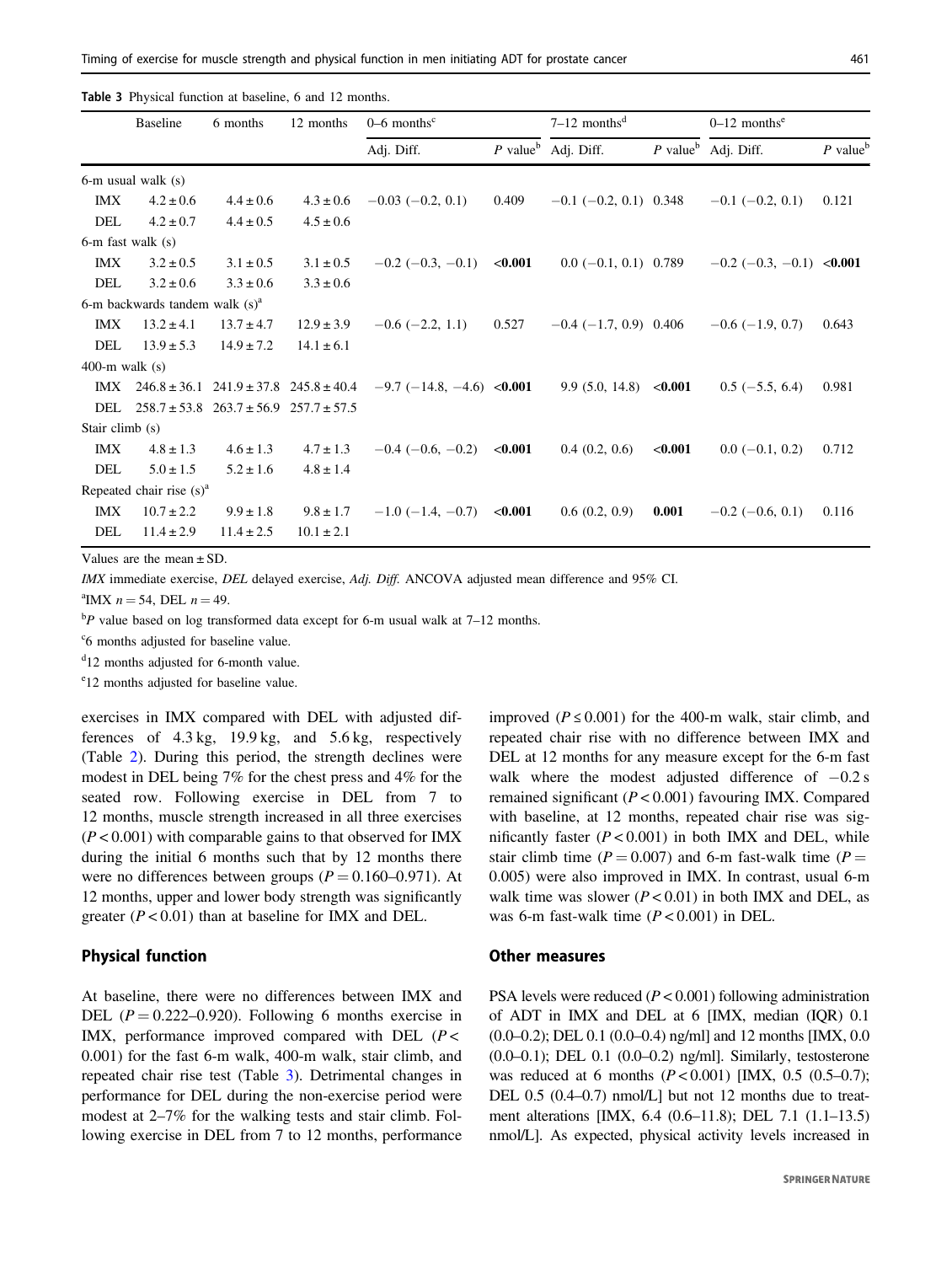IMX at 6 and 12 months  $(P = 0.001)$ , and in DEL over the year-long trial ( $P = 0.033$ ), although the source of the differences was not detected in follow-up testing.

# **Discussion**

This year-long trial comparing immediate vs. DEL in men with PCa commencing ADT produced three important findings: (1) commencing targeted exercise at the onset of ADT not only preserved but improved muscle strength and physical function in the initial treatment period; (2) losses that did occur in strength and function in DEL during the initial 6 months were recouped with further gains derived following training; (3) by 12 months, muscle strength and physical function were comparable in IMX and DEL. These results indicate that initiating exercise either at the onset of ADT or after 6 months of treatment is effective, both for not only preserving but also enhancing muscle strength and physical function. However, to avoid any treatment-related declines in muscle strength and function following the initiation of ADT, exercise should be commenced at the onset of treatment.

There were significant differences between groups in both upper and lower body strength at 6 months, such that gains were observed in IMX with modest losses in upper body strength in DEL and lower body strength remaining unchanged. Moreover, the magnitude of the adjusted difference in all three strength measures was similar to our previous 3-month trial in men initiating ADT [\[16](#page-9-0)]. Of interest is that in our previous trial, there was also little change in leg press strength for men initiating ADT and undergoing usual care, whereas chest press and seated row strength declines of 6 and 3% were similar to the declines in DEL of 7% and 4%, respectively. In addition, in a previous cross-sectional study we undertook in men on ADT we observed that although upper body strength was adversely affected, the results were mixed for lower body strength with leg extension but not leg press strength reduced compared with healthy controls [\[11](#page-8-0)].

It may well be that upper body strength is more susceptible to the adverse effects of ADT-induced hypogonadism than lower body musculature, which is more subject to higher daily usage and intensity via walking, climbing stairs or rising from a seated position, and leisure-based activities such as jogging or cycling. In any event, declines in strength that occurred in DEL during the initial 6 months were recouped with further gains occurring such that by 12 months there were no differences between groups. Moreover, upper and lower body strength at 12 months was significantly greater than that at baseline in both groups, which would provide a greater reserve capacity for the performance of daily activities, helping to prolong independent living and potentially survival [[23](#page-9-0)–[26\]](#page-9-0).

Also of interest is that the muscle strength gains in IMX at 6 months were not only preserved at 12 months, but there were also additional modest gains, although these were not statistically significant. This may be due to activity undertaken by the men during this non-supervised period, although this was not monitored as we were interested in determining if any residual effect would have occurred from the supervised period without additional tools or strategies regarding exercise participation.

As with muscle strength, exercise not only prevented declines but also enhanced physical function in most measures in IMX relative to DEL at 6 months, with no difference following training in DEL at 12 months, except for the 6-m fast walk that continued to favour IMX. Again, adverse changes in DEL were modest with initiation of ADT and similar to our previous 3-month trial [\[16](#page-9-0)]. In contrast, the differences we observed in our cross-sectional report [\[11](#page-8-0)] for the same performance battery in men on established ADT compared with healthy age-matched men were larger ranging from 5 to 20%. The short-term duration of ADT may partially account for the modest declines in function observed in DEL. In a cross-sectional study by Clay et al. [\[9](#page-8-0)], physical function was lower in men on long-term ADT (≥6 months) but not short-term ADT. In a similar fashion, Levy et al. [\[27](#page-9-0)] reported longer chair rise time in men on chronic ADT compared with men on acute ADT and non-ADT men at baseline of a 2-year study, and that men in both ADT groups had greater declines in 4-m walking velocity over the follow-up period compared with non-ADT men.

Preserving physical function is important as it may enhance patient outcomes and survival. For instance, in the Health ABC Study of older community-dwelling adults, poorer 400-m walk performance, which is related directly to maximal oxygen consumption [[28\]](#page-9-0), was associated with mortality, cardiovascular disease, mobility limitation and disability [\[29](#page-9-0)], while Cesari et al. [\[30](#page-9-0)] reported that poor physical performance was predictive of lower extremity limitation, hospitalization, and death. Moreover, in a recent systematic review in cancer patients, poorer physical performance was associated with treatment-related complications and poorer survival [[31\]](#page-9-0). Consequently, the undertaking of exercise, preferably that is targeted and supervised [\[32](#page-9-0)], should be recommended to patients commencing ADT, especially those with comorbidities and poorer strength and function who may have little reserve capacity for the performance of daily functioning.

Due to changes in treatment, testosterone was actually higher at 12 months compared with 6 months in both groups. Whether this contributed to performance improvements through anabolic facilitation of training adaptation for the DEL group can only be speculated. However, this may account in part for the total reversal of the ADT-driven performance decline of this group being equivalent to IMX at 12 months.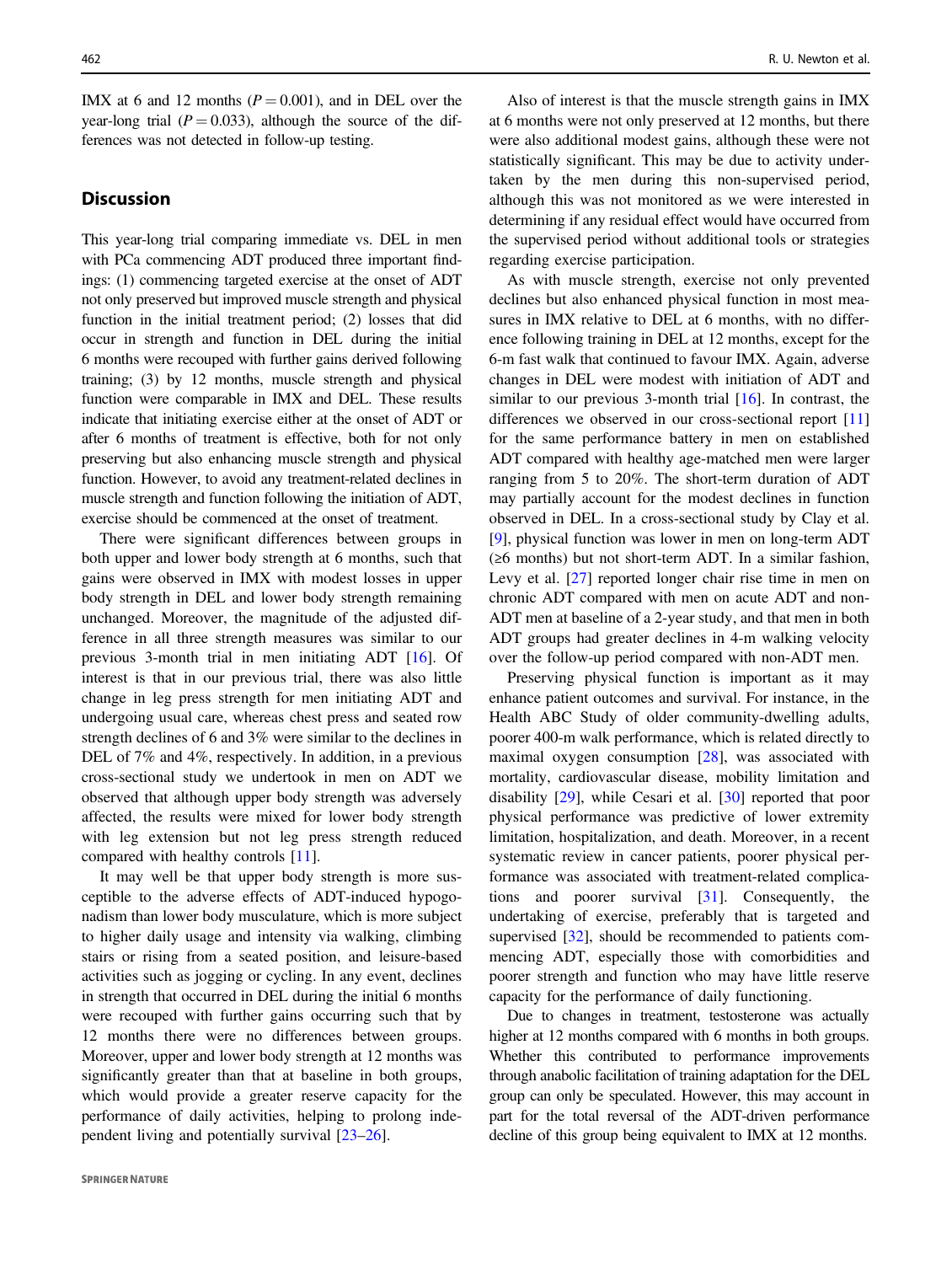<span id="page-8-0"></span>There are several strengths of this study. First, we compared exercise with preventative vs. rehabilitative intent, which is the customary way that exercise is administered to this patient group, to counter ADT-related adverse effects on strength and function. Second, we included both upper and lower body dynamic muscle strength, as well as several objective performance measures capturing different components of physical function. Third, patients undertook a supervised multicomponent program that was designed to counter a range of musculoskeletal and cardio-metabolic treatment-related toxicities. However, there are limitations in that a few patients in both groups also underwent radiotherapy during the trial, a result largely of being referred by radiation oncologists. In addition, several men in both groups had their treatment altered during the trial, which reflects the nature of treatment changes based on patient responses, disease progression, and developments in clinical practice. It needs to be noted that a relatively high attrition of 36% occurred in DEL, although those who dropped out were not distinguished from those who completed the trial for any baseline characteristics, including muscle strength and physical function. The patients in this study may not represent all men with PCa undergoing ADT as they have agreed to participate in an exercise intervention.

In conclusion, implementing exercise in PCa patients initiating ADT not only preserves but enhances muscle strength and physical function, despite their compromised hormonal status. Similarly, exercise commenced after the initial period of ADT and undertaken with rehabilitative intent is beneficial for the PCa patient in recouping losses and enhancing strength and function. Nevertheless, it would appear that initiating exercise therapy at the onset of treatment should be prescribed in order to not only prevent the development of any adverse effects, but also to enhance muscle strength and physical function, and potentially progression of comorbidities. Future research should be directed to comparing more targeted exercise prescription, addressing specific issues of individual patients resulting from ADT, for example, muscle loss, fat gain and bone loss, rather than the generic multimodel programme evaluated in this study.

Acknowledgements This study was funded by Cancer Australia, Prostate Cancer Foundation of Australia and Beyond Blue (NHMRC# 1029901). DAG is funded by a Cancer Council Western Australia Research Fellowship. SKC is supported by an Australian Research Council Professorial Future Fellowship.

#### Compliance with ethical standards

Conflict of interest The authors declare that they have no conflict of interest.

Publisher's note Springer Nature remains neutral with regard to jurisdictional claims in published maps and institutional affiliations.

Open Access This article is licensed under a Creative Commons Attribution 4.0 International License, which permits use, sharing, adaptation, distribution and reproduction in any medium or format, as long as you give appropriate credit to the original author(s) and the source, provide a link to the Creative Commons license, and indicate if changes were made. The images or other third party material in this article are included in the article's Creative Commons license, unless indicated otherwise in a credit line to the material. If material is not included in the article's Creative Commons license and your intended use is not permitted by statutory regulation or exceeds the permitted use, you will need to obtain permission directly from the copyright holder. To view a copy of this license, visit [http://creativecommons.](http://creativecommons.org/licenses/by/4.0/) [org/licenses/by/4.0/](http://creativecommons.org/licenses/by/4.0/).

# References

- 1. Meng MV, Grossfeld GD, Sadetsky N, Mehta SS, Lubeck DP, Carroll PR. Contemporary patterns of androgen deprivation therapy use for newly diagnosed prostate cancer. Urology. 2002;60 (Suppl 1):7–11.
- 2. McHugh DJ, Root JC, Nelson CJ, Morris MJ. Androgendeprivation therapy, dementia, and cognitive dysfunction in men with prostate cancer: how much smoke and how much fire? Cancer. 2018;124:1326–34.
- 3. Spry NA, Kristjanson L, Hooton B, Hayden L, Neerhut G, Gurney H, et al. Adverse effects to quality of life arising from treatment can recover with intermittent androgen suppression in men with prostate cancer. Eur J Cancer. 2006;42:1083–92.
- 4. Nguyen PL, Alibhai SM, Basaria S, D'Amico AV, Kantoff PW, Keating NL, et al. Adverse effects of androgen deprivation therapy and strategies to mitigate them. Eur Urol. 2015;67:825–36.
- 5. Rhee H, Gunter JH, Heathcote P, Ho K, Stricker P, Corcoran NM, et al. Adverse effects of androgen-deprivation therapy in prostate cancer and their management. BJU Int. 2015;115 (Suppl 5):3–13.
- 6. Galvao DA, Spry NA, Taaffe DR, Newton RU, Stanley J, Shannon T, et al. Changes in muscle, fat and bone mass after 36 weeks of maximal androgen blockade for prostate cancer. BJU Int. 2008;102:44–47.
- 7. Smith MR, Saad F, Egerdie B, Sieber PR, Tammela TL, Ke C, et al. Sarcopenia during androgen-deprivation therapy for prostate cancer. J Clin Oncol. 2012;30:3271–6.
- 8. Basaria S, Lieb J, Tang AM, DeWeese T, Carducci M, Eisenberger M, et al. Long-term effects of androgen deprivation therapy in prostate cancer patients. Clin Endocrinol (Oxf). 2002;56:779–86.
- 9. Clay CA, Perera S, Wagner JM, Miller ME, Nelson JB, Greenspan SL. Physical function in men with prostate cancer on androgen deprivation therapy. Phys Ther. 2007;87:1325–33.
- 10. Bylow K, Dale W, Mustian K, Stadler WM, Rodin M, Hall W, et al. Falls and physical performance deficits in older patients with prostate cancer undergoing androgen deprivation therapy. Urology. 2008;72:422–7.
- 11. Galvão DA, Taaffe DR, Spry N, Joseph D, Turner D, Newton RU. Reduced muscle strength and functional performance in men with prostate cancer undergoing androgen suppression: a comprehensive cross-sectional investigation. Prostate Cancer Prostatic Dis. 2009;12:198–203.
- 12. Alibhai SM, Breunis H, Timilshina N, Johnston C, Tomlinson G, Tannock I, et al. Impact of androgen-deprivation therapy on physical function and quality of life in men with nonmetastatic prostate cancer. J Clin Oncol. 2010;28:5038–45.
- 13. Segal RJ, Reid RD, Courneya KS, Malone SC, Parliament MB, Scott CG, et al. Resistance exercise in men receiving androgen deprivation therapy for prostate cancer. J Clin Oncol. 2003;21:1653–9.